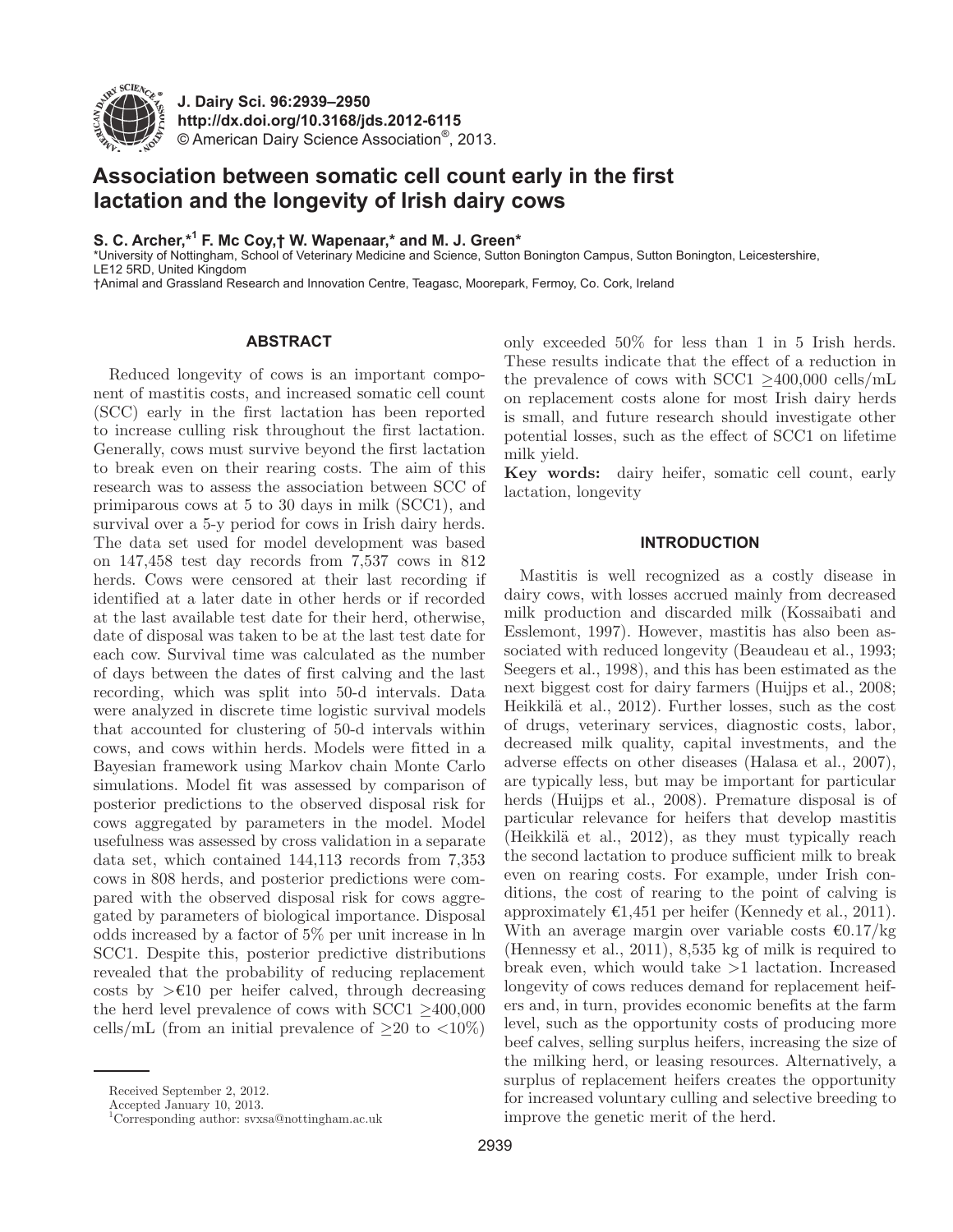Premature culling in the first lactation has been associated with IMI at calving in pasture-based herds in New Zealand (Compton et al., 2007). In Belgian herds, first lactation culling hazard increased by 11% per unit increase in ln SCC for primiparous cows at 5 to 14 DIM, and by 32% when only culling for udder health reasons were considered (De Vliegher et al., 2005). However, the effect of SCC early in the first lactation on lifetime survival has not been evaluated, this is important because the full repercussions of IMI in early life may not become evident until later in life, when maturity is reached and milk yield and financial return are maximized (Madouasse, 2009). As heifers now make up the largest parity group in many Irish herds (ICBF, 2011) following expansion (a trend that may continue in anticipation of the abolition of EU milk quotas in 2015), understanding the repercussions of heifer IMI is of particular importance.

The aim of this research was to assess the association between SCC of parity 1 cows at 5 to 30 DIM (**SCC1**) and survival over a 5-y period for cows in Irish dairy herds. A Bayesian approach was taken and posterior predictions were used to evaluate the magnitude and financial relevance of this effect, in the context of particular herd scenarios.

#### **MATERIALS AND METHODS**

# *Data Selection*

To be eligible for inclusion in the study, cows were required to have at least 1 SCC recording between 5 and 30 DIM in parity 1 (**p1**). Cows were selected from a data set of Irish dairy herds based on recordings between 2005 and 2009 (Irish Cattle Breeding Federation, County Cork, Ireland), and 233,176 cows in 7,423 herds were included (p1\_data).

Of the selected cows, 893 had more than 1 record between 5 and 30 DIM during parity 1, and SCC at the first of these was taken as SCC1. Two random samples of 1,000 herds were taken and all records for eligible cows were extracted using R (R Development Core Team, 2010). Not all herds sampled had dates of birth available for cows; for those that did, minimum age at first calving (**AFC**) was 371 d. Heifers with AFC <700 d were deemed at increased risk of culling independent of SCC1 because of dystocia (Berry and Cromie, 2009), and individual cows with AFC <700 d (6% of the total population) were discarded to remove this effect. Following selection, 147,458 records from 7,537 cows in 812 herds were included in the first sample data set (sample\_1), used for model development, and 144,113 records from 7,353 cows in 808 herds in the second (sample\_2), used for cross validation.

#### *Definition of Disposal*

Survival time was estimated as the number of days between the dates of first calving and the last recording and was aggregated into 50-d intervals. Disposal (death or culling) was assumed to occur in the last 50-d interval for each cow, in the absence of censoring. In survival analysis, censoring accounts for those cows in the data set for which disposal (the event of interest) may occur when not under observation. This allows them to contribute to the denominator population at risk during the study period (Dohoo et al., 2009). Three reasons were noted for censoring in this study. First, disposal could only occur in the last 50-d interval for each cow, and therefore censoring occurred in every interval survived until the last (this related to the data set structure). Second, cows were censored at the last 50-d interval if identified at a later time in other herds (assumed sold). Third, cows were censored at the last 50-d interval if they were present at the last available test date for the respective herd. Median and interquartile range (**IQR**) for variables in sample\_1, and sample\_2 were determined.

#### *Model Development*

Cow disposal was coded as a binary outcome. The discrete time logistic survival model used for analysis took the form

Disposed<sub>ijk</sub> ~Bernoulli (probability = 
$$
\pi_{ijk}
$$
),  
\nlogit  $(\pi_{ijk}) = \alpha + \text{int}_{ijk} + \text{int}_{ijk}^2 + \text{int}_{ijk}^3$   
\n $+ \mathbf{X}_{ijk}\mathbf{\beta}_1 + \mathbf{X}_{jk}\mathbf{\beta}_2 + \mathbf{X}_k\mathbf{\beta}_3 + \mathbf{v}_k + \mathbf{u}_{jk},$   
\n $v_k$ ~Normal $(0, \sigma_v^2)$ ,  
\n $u_{jk}$ ~Normal $(0, \sigma_u^2)$ ,

where the subscripts *i*, *j*, and *k* denote the *i*th 50-d interval, for *j*th cow, in the *k*th herd, respectively;  $\alpha$ intercept value;  $\text{int} = 50$ -d interval numbered from first calving (included on a ln scale centered on the mean interval number);  $\mathbf{X}_{ijk}$  = matrix of exposure variables for each interval;  $\beta_1$  = vector of coefficients for  $\mathbf{X}_{ijk}$ ;  $\mathbf{X}_{jk}$  $=$  matrix of exposure variables for each cow;  $\beta_2$  = vector of coefficients for  $\mathbf{X}_{jk}$ ;  $\mathbf{X}_k = \text{matrix of exposure}$ variables for each herd;  $\beta_3$  = vector of coefficients for  $\mathbf{X}_k$ ;  $v_k$  = random effect to account for residual variation between herds (assumed to be a normal distribution with mean = 0 and variance =  $\sigma_v^2$ );  $u_{jk}$  = random effect to account for residual variation between cows (as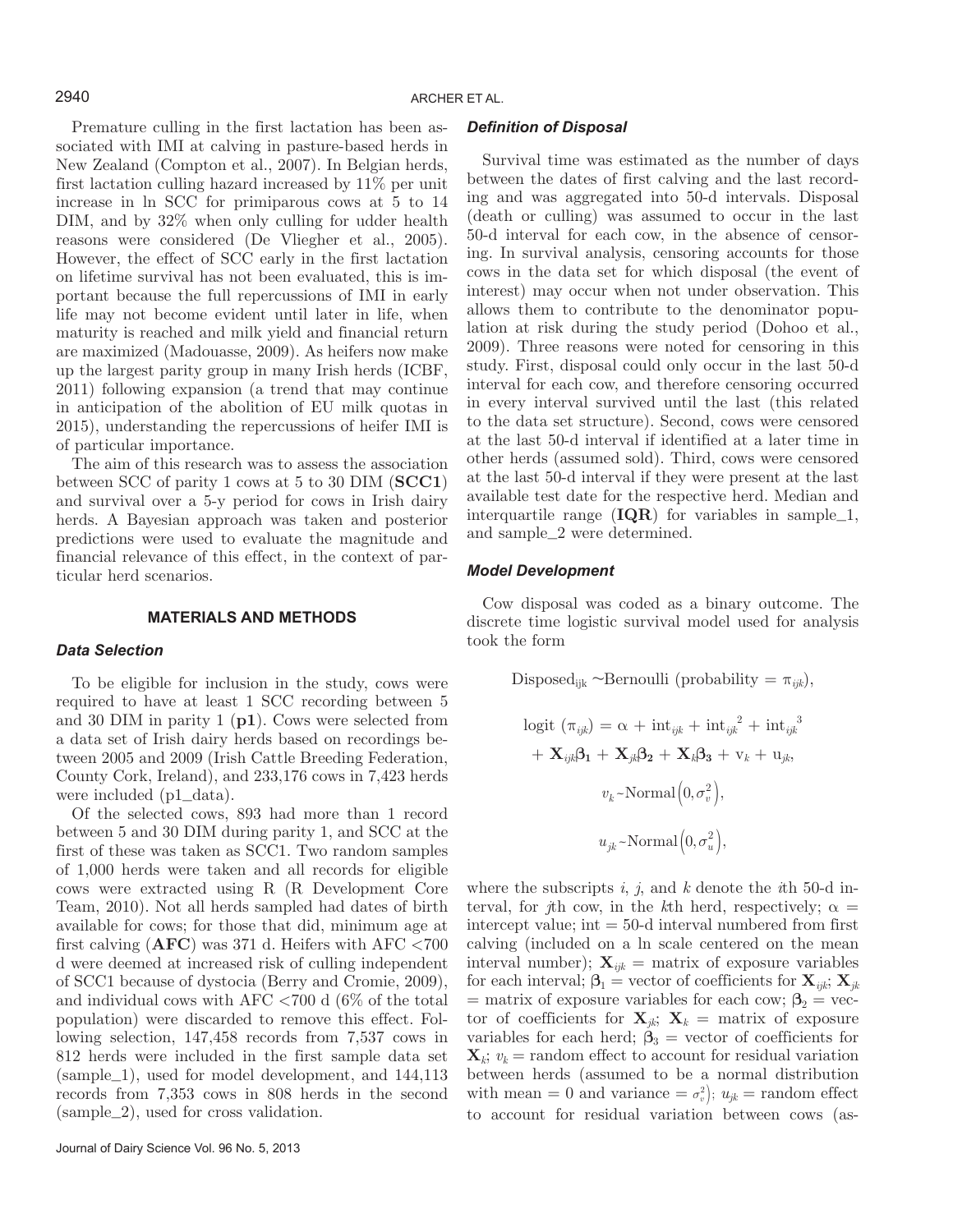sumed to be a normal distribution with mean 0 and variance  $= \sigma_u^2$ ). Covariates tested in the model were ln SCC1 with first test-day milk yield and fat proportion between 5 and 30 DIM in parity 1 (TDY1 and TDF1, respectively), and test-day protein proportion at this time; these continuous variables were centered on their mean value. Days in milk at the first recording was also tested, and this was centered on 5 DIM. Month and year of first calving and month of final recording were investigated as categorical variables.

Time-varying covariates are those that can take different values depending on the 50-d interval, they refer to for a particular cow and are an important consideration in survival analyses (Gröhn et al., 1997). To investigate the effect of time-varying covariates on disposal from the herd, categorical variables were constructed such that missing values in particular 50-d intervals could be included as categories to maintain the structure of the data set, and hence represent time at risk of disposal for each cow. Lagged time-varying covariates from the 2 previous 50-d intervals were investigated for inclusion in the model. The time-varying covariates were: SCC group  $(1 = 55,000 \text{ cells/mL}; 2 = 55,000 \text{ to } 147,000$ cells/mL;  $3 = \geq 148,000$  cells/mL; and missing), TDY group (1 = <20 kg; 2 = 20 to 30 kg; 3 =  $\geq$ 30 kg; and missing), and DIM group ( $1 =$  <100 DIM;  $2 = 100$  to 199 DIM; 3 = 200 to 399 DIM; 4 = >399 DIM; and missing).

To avoid biased parameters associated with likelihood methods (Browne and Draper, 2006), the final model was estimated in WinBUGS 1.4.3 (Lunn et al., 2000), using 10,000 Markov chain Monte Carlo (**MCMC**) simulations for parameter estimation, following a burn-in of 1,000 MCMC simulations during which time-chain convergence occurred. Initial values for all covariates were generated in MLwiN using penalized quasi-likelihood (Rasbash et al., 2009). Vague prior distributions were used for  $\sigma_v^{-2} \sim \text{Gamma}(0.001, 0.001)$ ,  $\sigma_u^{-2}$  ~Gamma (0.001, 0.001), and β ~Normal (0, 10<sup>6</sup>), which meant the data had overriding influence for estimation of parameters (Green et al., 2004). Covariates and interaction terms were selected based on biological plausibility, and when the 95% Bayesian credible interval (**BCI**) for the posterior odds ratio distribution excluded 1. Sensitivity of the results to prior distributions for the random effect variances (Spiegelhalter et al., 2004) was evaluated by repeating simulations using the following priors;  $\sigma_v^2 \sim$ Uniform  $(10^{-6}, 10^6)$ , and  $\sigma_u^2 \sim$ Uniform  $(10^{-6}, 10^{6})$ .

# *Model Assessment*

To assess model fit (Green et al., 2009) and usefulness (Gelman et al., 1996), posterior-predicted distributions of disposal risk for subsets sample\_1 and sample\_2, were generated during the MCMC simulation. The posterior-predictive binomial distribution for the occurrence of disposal in each interval for each cow  $(y_{ijk})$  can be summarized as

$$
y_{ijk} \sim p(y_{ijk} | \mathbf{\beta}, \text{sample\_1}, v_k, u_{jk}),
$$

where *p* represents a conditional probability distribution; **β** is the vector of coefficient distributions; sample<sub>-1</sub> is the data in the first sample data set;  $v_k$  and  $u_{ik}$ are conditional probability distributions;

$$
v_k \sim p(v_k | \sigma_v^2),
$$
  

$$
u_{jk} \sim p(u_{jk} | \sigma_u^2);
$$

and  $\sigma_v^2$  and  $\sigma_u^2$  are posterior predictive distributions for herd, and cow level random effect variances, respectively. To assess model fit, the subsets of sample\_1 used for posterior predictions were data relating to parameters from the final model: 50-d interval from first calving, calendar month of first calving, and calendar month of last recording. To assess model usefulness, the subsets of sample\_1 used for posterior predictions were data that were not used for parameter estimation in the final model, these were: SCC1 group  $(1 = \langle 50,000 \rangle \text{mL})$ ;  $2 = 50,000$  to  $99,000$ /mL;  $3 = 100,000$  to  $164,000$ /mL;  $4 = \geq 164,000/\text{mL}$ , estimated bulk milk SCC (**BM-SCC**) group (geometric mean BMSCC estimated from all cow test day SCC records available for each herd, weighted by all TDY records in the full data set;  $1 =$  $\langle 200000 \rangle$ mL; 2 = 200,000 to 249,000/mL; 3 = 250,000 to 399,000/mL;  $4 = >399,000$ /mL), and AFC group (1)  $=$  <730 d; 2 = 730 to 759 d; 3 = 760 to 849 d; 4 = >849 d). To investigate whether results could potentially be generalized to other Irish herds, prediction of the conditional binomial distribution for the occurrence of disposal  $\left(y_{ijk}^{\text{eval}}\right)$ , for cows in subsets based on SCC1 and BMSCC in sample\_2, were made thus:

$$
y_{ijk}^{\text{xval}} \sim p\left(y_{ijk}^{\text{xval}} | \beta, \text{sample\_2}\right),
$$

where **β** is the vector of coefficient distributions and sample\_2 is the data in the second sample data set, which was not used for estimating parameters in the final model.

#### *Micro-Simulation of Herd Scenarios*

To illustrate the effect of SCC1 on survival at herd level and to demonstrate financial relevance, a procedure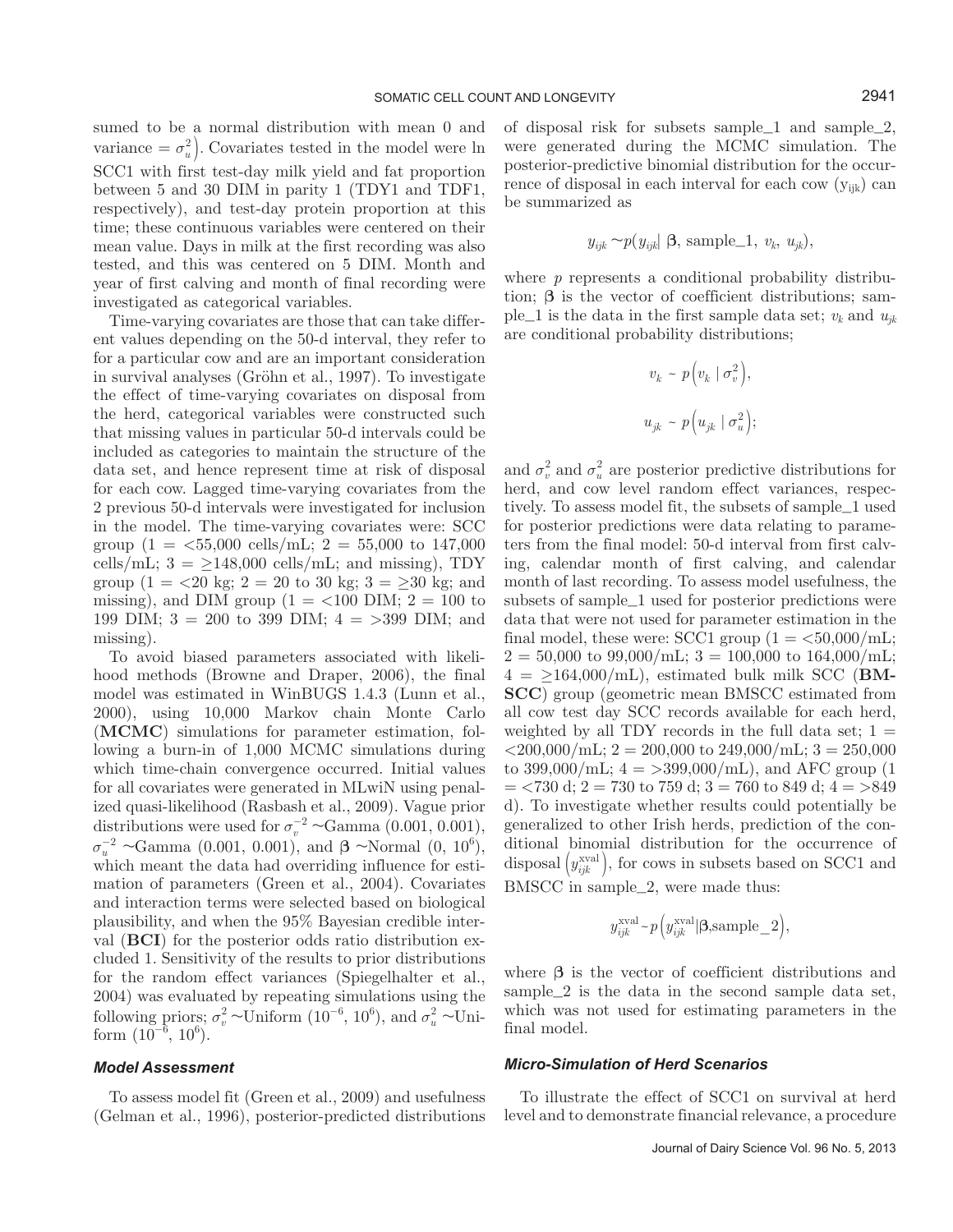**Table 1.** Frequency of 7,423 Irish herds categorized by prevalence of cows with  $SCC1<sup>1</sup> \ge 400,000$  cells/mL, and mean and (variance) for normally distributed variables measured at 5 to 30 DIM in 233,176 parity 1 cows in these herds; values were used to simulate the economic effect of herd-level reductions in the prevalence of cows with SCC1 ≥400,000 cells/mL

|                                                                                                | $SCC1 > 400,000$ cells/mL                                   |                                                             |                            |                            |  |  |
|------------------------------------------------------------------------------------------------|-------------------------------------------------------------|-------------------------------------------------------------|----------------------------|----------------------------|--|--|
| Item                                                                                           | $>10\%$                                                     | $>20\%$                                                     | ${<}5\%$                   | ${<}10\%$                  |  |  |
| Percentage of herds<br>$SCC12$ (cells/mL)<br>$ln$ SCC1<br>$\text{TDY1}^3$<br>TDF1 <sup>5</sup> | 55<br>120,000<br>4.79(1.52)<br>22.4(30.0)<br>0.041(0.00007) | 19<br>170,000<br>5.11(1.78)<br>21.6(32.3)<br>0.041(0.00007) | 25<br>71,000<br>4.26(0.80) | 45<br>81,000<br>4.39(1.04) |  |  |

<sup>1</sup>First test-day SCC record between 5 and 30 DIM in parity 1.

2 Geometric mean.

<sup>3</sup>First test-day milk yield record (kg) between 5 and 30 DIM in parity 1.

4 Indicates levels used in the simulation were unchanged.

<sup>5</sup>First test-day fat record (proportion) between 5 and 30 DIM in parity 1.

known as micro-simulation was used (Spiegelhalter et al., 2004). This method involves a simulation to model the trajectory of individual cows, and thus evaluate the expected outcomes for particular scenarios with all variability in the model parameters and dependence between variables being included (Spiegelhalter et al., 2004). Therefore, the Bayesian model was extended to include a one-step micro-simulation of disposal risk for 1,000 theoretical cows with different characteristics in herds with  $\geq 10$  or  $\geq 20\%$  initial prevalence of cows with  $SCC1 \geq 400,000$  cells/mL. The SCC1 threshold of  $\geq$ 400,000 cells/mL was used to give relatively high specificity for identifying heifers with putative IMI (Bradley and Green, 2005). Initial herd-level prevalence group cutoffs were selected based on the observed distributions of cows with  $SCC1 \ge 400,000$  cells/mL in p1\_data (Table 1), and data from the first milk recording at 5 to 30 DIM for heifers in these groups were simulated from normal distributions determined from p1\_data (Table 1). Scenarios were used such that for herds with  $\geq$ 10% of cows with SCC1  $\geq$ 400,000 cells/mL this was reduced this to  $\langle 5\%, \text{ and for herds with } \rangle 20\%$  of cows with SCC1  $\geq$ 400,000 cells/mL this was reduced to  $<$ 5 or <10%. To model these changes, distributions for ln SCC1 were used as shown in Table 1. Distributions for TDY1, and TDF1 remained unchanged to demonstrate solely the effect on disposal risk of achievable reductions in the herd-level prevalence of cows with SCC1  $\geq$ 400,000 cells/mL. For a straight-forward comparison between different herd scenarios, all simulated heifers had a first calving in February aged 24 mo and a final recording in December. The conditional predicted binomial distribution for the occurrence of disposal ( $\text{pred}_{ii}$ ) in each 50-d interval (i) for each cow (j) was

$$
\mathrm{pred}_{ij} \sim p(\mathrm{pred}_{ij} | \beta, \mathbf{X}^{\mathrm{sim}}),
$$

Journal of Dairy Science Vol. 96 No. 5, 2013



**Figure 1.** Diagram to represent calculation of the probability of cow disposal (probability of disposal in the *i*th interval for the *j*th cow  $=$  pred<sub>*ii*</sub>) within 350 d from first calving probability of disposal within 350 d from first calving  $= 1 - (probability of surviving 350 d)].$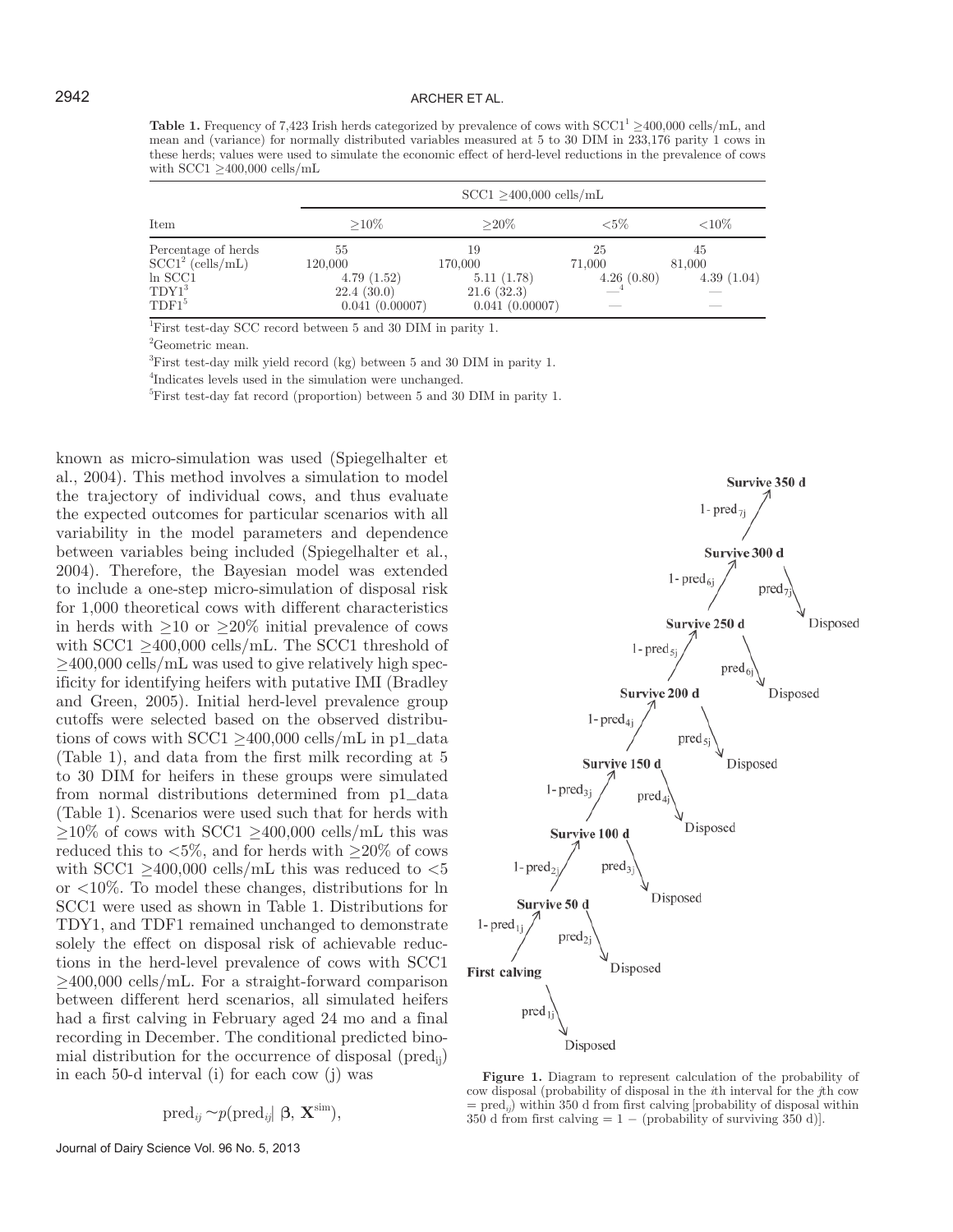#### SOMATIC CELL COUNT AND LONGEVITY **2943**

Table 2. Descriptive statistics for cows with a recording 5 to 30 DIM from first calving in random samples of 812 and 808 Irish dairy herds<sup>1</sup>

| Item                                                  | $812$ -herd model <sup>2</sup>       | 808-herd cross-validation model    |
|-------------------------------------------------------|--------------------------------------|------------------------------------|
| Cows $(no.)$                                          | 7,537                                | 7,353                              |
| Cows disposed (no.)                                   | 4.101                                | 3.944                              |
| Median mo of first calving $(1QR^3)$                  | April 2005 (Feb. 2005–Feb. 2006)     | April 2005 (Feb. 2005–Feb. 2006)   |
| Median age at first calving (IQR)                     | $2.1(2.0-2.3)$ y                     | $2.1(2.0-2.4)$ y                   |
| Median $SCC4 (IQR)$                                   | $86,000$ $(51,000-172,000)$ cells/mL | $85,000$ (49,000-176,000) cells/mL |
| Median test day milk yield $4$ (IQR)                  | $23(19-26)$ kg                       | $23(19-26)$ kg                     |
| Median test day fat proportion <sup>4</sup> ( $IQR$ ) | $0.040(0.036 - 0.045)$               | $0.040(0.036 - 0.045)$             |
| Median test day protein proportion <sup>4</sup> (IQR) | $0.032(0.030-0.034)$                 | $0.032(0.030-0.034)$               |
| Median time at risk <sup><math>5</math></sup> (IQR)   | 3.7 $(2.8-4.5)$ y                    | 3.7 $(2.8-4.5)$ y                  |

<sup>1</sup>Based on herd test day data from 2005 to 2009.

<sup>2</sup>Discrete time logistic survival model for cow disposal in any 50-d interval from first calving.

<sup>3</sup>Interquartile range.

<sup>4</sup>At the first recording between 5 and 30 DIM following the first calving.

<sup>5</sup>Time between date of first calving and date of last recording.

where  $\beta$  is the vector of coefficient distributions in the final model and **X**sim is a matrix of simulated exposure variables for the cows; which included ln SCC1, TDY1, and TDF1 that were drawn from the distributions in Table 1, 50-d interval, month of last recording, and DIM category. Risk of disposal from the herd within the 350, 700, 1,050, 1,400, and 1,750 d after first calving was calculated from the conditional probability of each cow surviving subsequent 50 d intervals, thus

disposal risk within n 50-d intervals
$$
j = 1 - \left(\prod_{i=1}^{n} 1 - \text{pred}_{ij}\right)
$$
,

where  $\text{pred}_{ij}$  is the probability of disposal in the *th in*terval for the *j*th cow. An example of this calculation is given in Figure 1 for disposal risk within 350 d from first calving  $(n = 7)$ . The calculated disposal risk for each cow (j) was then used to draw from a Bernoulli distribution if each cow would be disposed (as a binary outcome) within n 50-d intervals (i) from first calving, thus: disposed within n 50-d intervals<sub>j</sub> ~Bernoulli

$$
\left[\text{probability} = 1 - \left(\prod_{i=1}^{n} 1 - \text{pred}_{ij}\right)\right].
$$

The difference in the number of cows disposed over time in the simulated herds following reductions in the prevalence of cows with SCC1  $\geq$ 400,000 cells/mL was multiplied by a replacement cost of  $\epsilon 1,451$  per cow (Kennedy et al., 2011) to give an estimated reduction in herd disposal cost attributable to changes in herd level prevalence of cows with SCC1  $\geq$ 400,000 cells/mL; this was expressed as the cost  $(\epsilon)$  per heifer calved into the herd. Following 10,000 MCMC simulations, the posterior probabilities of magnitudes of saving within 1,750 d of first calving were plotted as a cumulative frequency distribution to illustrate the likelihood of different cost benefits. The posterior probability (Bayesian *P*-value; Gelman et al., 1995) that disposal risk was higher for cows in herds with ≥20% initial prevalence of cows with  $SCC1 \geq 400,000$  cells/mL, compared with the same herds following reduction in prevalence to <5% was determined.

#### *Micro-Simulation of Baseline Disposal Risk*

To aid interpretation, the effect of SCC1 on disposal risk was investigated on a continuous scale with ln  $SCCI<sup>SIM</sup>$  defined as uniform  $(0, 9.2)$ , to include the full range of possible values. Predictions were based on draws from this distribution for baseline cows (**base**; February calving,  $\text{AFC} = 24 \text{ mo}$ , last recording in December, <100 DIM,  $TDY1 = 23 \text{ kg/d}$ ,  $TDF1 = 0.04$ , at 450 to 500 d from first calving), thus

base 
$$
\sim p(\text{base} | \beta, \mathbf{X}^{\text{SIM2}}),
$$

where *p* represents a conditional probability distribution; **β** is the vector of coefficient distributions; and **X**SIM2 is a matrix of data for the simulated cows. Simulations were repeated for groups of cows that were 100 to 199, and 200 to 304 DIM. Regression lines were estimated for the posterior relationship between ln SCC1<sup>SIM</sup>, and risk of disposal in each group.

#### **RESULTS**

#### *Descriptive Results*

Descriptive statistics for sample\_1 and sample\_2 were similar (Table 2). In sample\_1, median SCC1 was 86,000 cells/mL (IQR 51,000–172,000 cells/mL), and 54% of cows were disposed of during the study period after a median time at risk of 3.7 yr (IQR 2.8–4.5 yr). Distributions of SCC1, time at risk, and AFC were right skewed. Distributions of other variables from the first recording (TDY1, TDF1, and TDP1) were normal. Four percent of cows moved to other herds and were censored.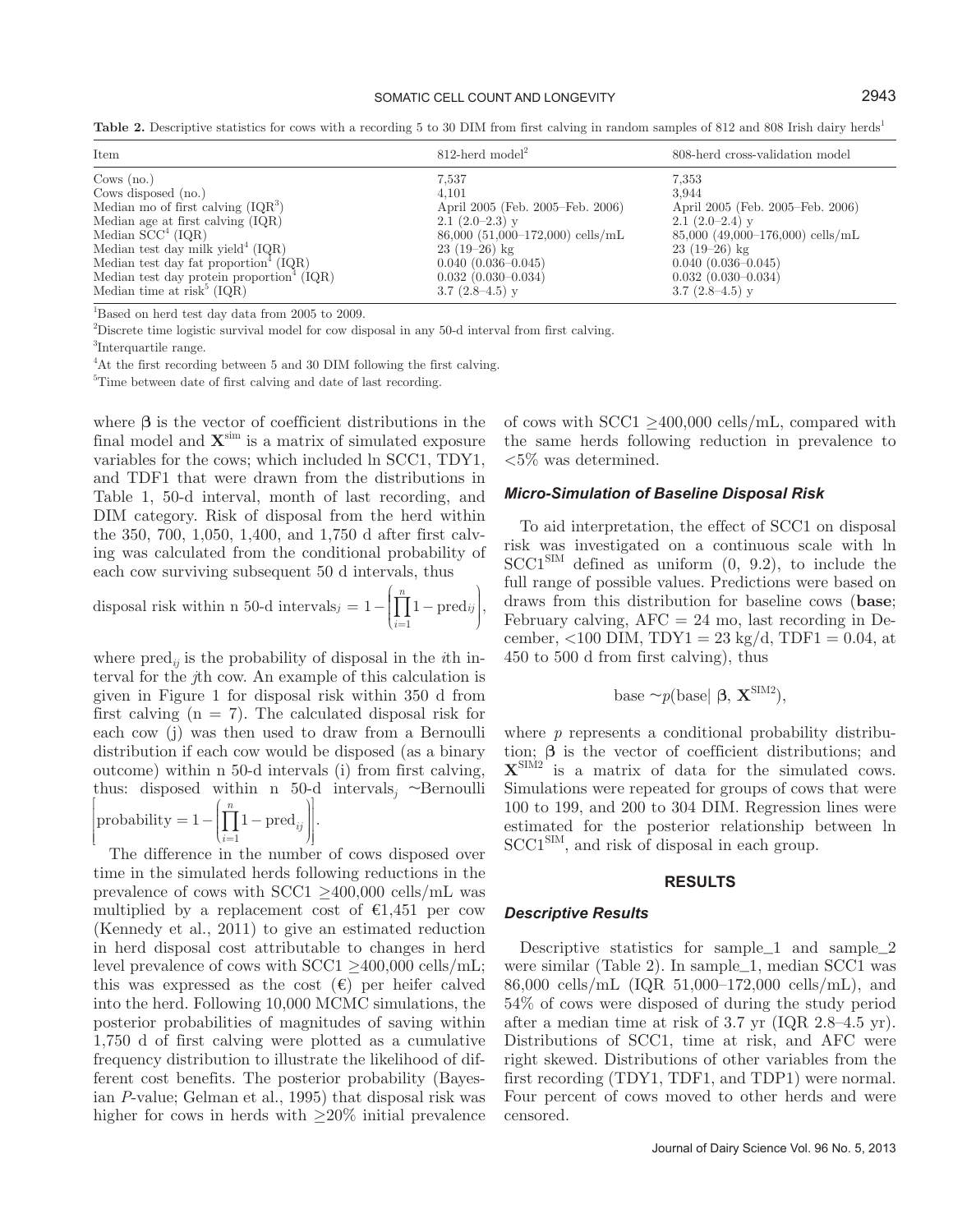# 2944 ARCHER ET AL.

Table 3. Final models<sup>1</sup>; 95% Bayesian credible intervals for the odds ratios for cow disposal from 812 Irish dairy herds, based on 10,000 simulations

|                                     |                           | Model 1          |               |                | Model 2       |           |                |
|-------------------------------------|---------------------------|------------------|---------------|----------------|---------------|-----------|----------------|
| Exposure <sup>2</sup> (baseline)    | Subset                    | Lower<br>$2.5\%$ | Median        | Upper<br>97.5% | Lower<br>2.5% | Median    | Upper<br>97.5% |
| Intercept                           |                           | 0.002            | 0.002         | 0.003          | 0.002         | 0.002     | 0.003          |
| $ln$ SCC1 (4.64)                    |                           | 1.020            | 1.052         | 1.085          | 1.010         | 1.043     | 1.075          |
| TDY1(23 kg)                         |                           | 0.968            | 0.976         | 0.983          | 0.971         | 0.978     | 0.986          |
| TDF1 (0.04)                         |                           | 0.000            | 0.001         | 0.081          | 0.000         | 0.001     | 0.126          |
| Month of first calving (February)   | January                   | 0.896            | 1.010         | 1.135          | 0.897         | 1.010     | 1.138          |
|                                     | March                     | 1.106            | 1.222         | 1.343          | 1.106         | 1.213     | 1.337          |
|                                     | April                     | $1.132\,$        | 1.287         | 1.460          | 1.110         | 1.264     | 1.433          |
|                                     | May                       | 1.187            | 1.436         | 1.720          | 1.176         | 1.417     | 1.699          |
|                                     | June                      | 0.885            | 1.160         | 1.503          | 0.873         | 1.137     | 1.459          |
|                                     | July                      | 0.909            | $1.398\,$     | 2.073          | 0.911         | 1.400     | 2.086          |
|                                     | August                    | 0.967            | 1.486         | 2.187          | 1.021         | 1.535     | 2.270          |
|                                     | September                 | 1.176            | 1.465         | 1.802          | 1.197         | 1.490     | 1.848          |
|                                     | October                   | 1.069            | 1.317         | 1.603          | 1.075         | 1.319     | 1.611          |
|                                     | November                  | 1.121            | 1.393         | 1.728          | 1.134         | 1.405     | 1.737          |
|                                     | December                  | 0.927            | 1.164         | 1.442          | 0.935         | 1.166     | 1.458          |
| Month of last recording (December)  | January                   | 6.514            | 7.973         | 9.786          | 6.554         | 8.037     | 9.885          |
|                                     | February                  | 6.234            | 7.691         | 9.450          | 6.284         | 7.714     | 9.516          |
|                                     | March                     | 8.045            | 9.905         | 12.158         | 8.125         | 9.924     | 12.170         |
|                                     | April                     | 7.207            | 8.962         | 11.090         | 7.272         | 8.971     | 11.067         |
|                                     | May                       | 6.315            | 7.885         | 9.786          | 11.067        | 7.846     | 9.757          |
|                                     | June                      | 5.140            | 6.398         | 7.885          | 5.155         | 6.398     | 7.909          |
|                                     | July                      | 4.595            | 5.568         | 6.686          | 4.641         | 5.590     | 6.746          |
|                                     | August                    | 4.154            | 4.968         | $5.918\,$      | 4.233         | $5.033\,$ | $5.983\,$      |
|                                     | September                 | 2.214            | 2.625         | $3.096\,$      | 2.235         | 2.636     | 3.114          |
|                                     | October                   | 2.140            | 2.479         | 2.875          | $2.157\,$     | 2.485     | 2.883          |
|                                     | November                  | 1.539            | 1.791         | 2.080          | 1.558         | 1.801     | 2.083          |
| $ln$ AFC $(6.70)$                   |                           | 1.753            | 2.275         | 2.927          | 1.752         | 2.263     | 2.907          |
| [ln interval] <sup>1</sup> $(2.28)$ |                           | 1.260            | 1.363         | 1.473          | 1.299         | 1.412     | 1.526          |
| $[\text{ln interval}]^2$ (2.28)     |                           | 1.849            | $1.972\,$     | 2.102          | 1.809         | 1.923     | 2.057          |
| $\text{ln interval}^3$ (2.28)       |                           | 1.198            | 1.247         | 1.299          | 1.182         | 1.229     | 1.282          |
| $\ln$ SCC (<4/mL)                   | 4 to $\langle 5/mL$       | $\mathrm{NA}^3$  | NA            | NA             | 0.993         | 1.101     | 1.223          |
|                                     | >5/mL                     | NA               | NA            | NA             | 1.132         | 1.258     | 1.401          |
| $TDY$ (<20 kg)                      | 20 to $<$ 30 kg           | NA               | NA            | NA             | 0.897         | 0.976     | 1.062          |
|                                     | $\geq$ 30 kg              | $\mathrm{NA}$    | $\mathrm{NA}$ | NA             | 0.532         | 0.622     | 0.726          |
| $DIM$ (<100 d)                      | 100 to 199 d              | 2.654            | 2.939         | 3.267          | 2.336         | 2.615     | 2.907          |
|                                     | $200$ to $304~\mathrm{d}$ | 5.291            | 5.900         | 6.567          | 4.250         | 4.811     | 5.452          |

<sup>1</sup>Discrete time logistic survival models for cow disposal in any 50-d interval from first calving. Model 1 includes SCC1 only. Model 2 includes further time-varying covariates.

<sup>2</sup>ln SCC1 = first test-day SCC record between 5 and 30 DIM in parity 1; TDY1 = first test-day milk yield record (kg) between 5 and 30 DIM in parity 1; TDF1 = first test-day fat record (proportion) between 5 and 30 DIM in parity 1; AFC = age at first calving (d); interval = 50-d intervals from first calving (included as polynomials); ln SCC = SCC category in the penultimate interval for each cow (missing category not shown); TDY = test-day milk yield category in the penultimate interval for each cow (missing category not shown); and DIM = DIM category in the penultimate interval for each cow (missing category not shown).  ${}^{3}NA =$  not applicable.

#### *Model Results*

The final models are presented in Table 3. For Model 1, which focused on SCC1 as the exposure of interest, the median odds of a cow disposal in any 50-d interval increased by 5\% [median odds ratio  $(MOR) = 1.05$ ;  $95\%$  BCI = 1.02–1.09, with every unit increase in SCC1 (as a ln linear score). Increased milk and fat proportions (TDY1 and TDF1), were negatively associated with disposal; unit and 0.01 unit increases were associated with  $2\%$  (MOR = 0.98;  $95\%$  BCI = 0.97–0.98), and  $7\%$  $(MOR = 0.93; 95\% \text{ BCI} = 0.89{\text -}0.98) \text{ reductions in the}$ odds of disposal in each interval respectively. Decrease in AFC from 27 to 24 mo was associated with a 10% reduction in the odds of disposal (MOR  $= 0.90; 95\%$  $BCI = 0.93{\text -}0.88$ . Cows with a first calving in November had the highest odds of disposal,  $39\%$  (MOR = 1.39; 95\% BCI = 1.12-1.73) greater than those calving in February; cows with their last recording in March had the highest odds of disposal, 10 times higher (MOR  $= 9.90; 95\% \text{ BCI} = 8.04 - 12.16$  than cows with their last recording in December. Random effect variance was greater at herd level than cow level (Table 4), indicating more variation in cow disposal between herds than between cows within herds. A  $\langle 3\%$  difference was noted in the MOR, and limits of the 95% BCI when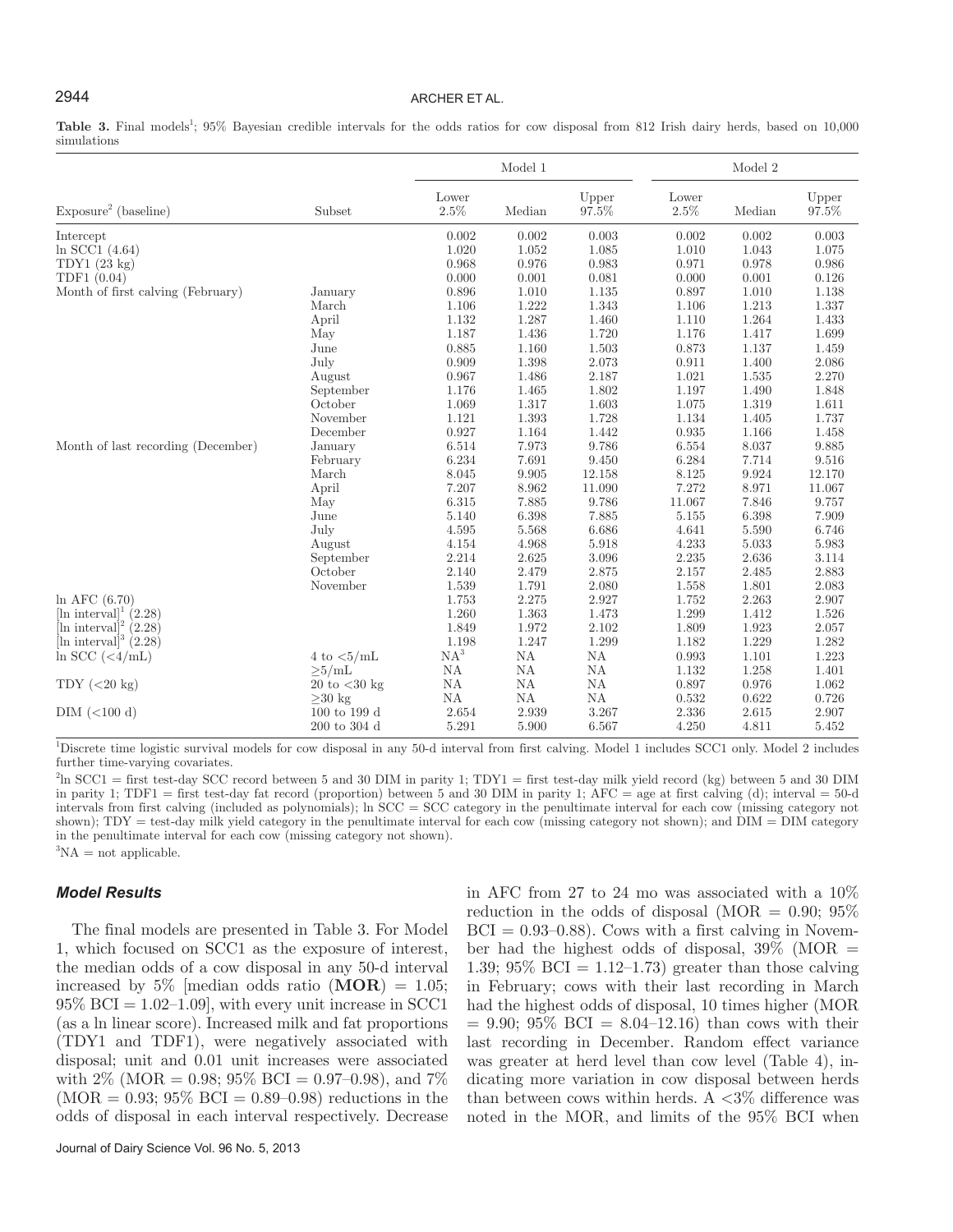Table 4. Random effect variances from final models<sup>1</sup>; 95% Bayesian credible intervals for ln odds of cow disposal from 812 Irish dairy herds, based on 10,000 simulations

|                         |                  | Model 1         |                |                  | Model 2        |                |  |
|-------------------------|------------------|-----------------|----------------|------------------|----------------|----------------|--|
| Level                   | Lower<br>$2.5\%$ | Median          | Upper<br>97.5% | Lower<br>$2.5\%$ | Median         | Upper<br>97.5% |  |
| $_{\text{Cow}}$<br>Herd | 0.0003<br>0.225  | 0.0009<br>0.284 | 0.009<br>0.352 | 0.0005<br>0.233  | 0.001<br>0.291 | 0.003<br>0.356 |  |

<sup>1</sup>Discrete time logistic survival model for cow disposal in any 50-d interval from first calving. Model 1 includes SCC1 only. Model 2 includes further time-varying covariates.

uniform prior distributions were used for the random effect variances; this had no substantive effect on model interpretation.

### *Inclusion of Time-Varying Covariates*

Cows in late lactation had higher median odds of disposal in the subsequent 50-d interval (Table 3); MOR were 2.9 (95% BCI = 2.65–3.27) and 5.9 (95% BCI  $= 5.29 - 6.57$  for those cows 100 to 199 DIM and over 199 DIM, respectively, compared with those <100 DIM (Model 1; Table 3). With the other time-varying covariates added (Model 2; Table 3) results were similar, and cows in late lactation also had higher odds of disposal in the subsequent 50-d interval; median odds ratios were 2.6 (95\% BCI = 2.34-2.91) and 4.8 (95\% BCI = 4.25–5.45) for those cows 100 to 199 DIM and over 199 DIM, respectively, compared with those <100 DIM. In Model 2, the time-varying SCC categories 55,000 to  $147,000$  cells/mL and  $\geq$ 148,000 cells/mL were associated with  $10\%$  (MOR = 1.10;  $95\%$  BCI = 1.00–1.22) and  $26\%$  (MOR = 1.26; 95\% BCI = 1.13-1.40) increased odds of disposal in the subsequent 50-d interval, respec-



**Figure 2.** Predictions from 10,000 simulations of the final and alternative versions (alternative model includes 7 additional categorical terms to improve fit to observed data) of Model 1 (discrete time logistic survival model for cow disposal in any 50-d interval from first calving) to assess internal fit; disposal risk in each 50-d interval from first calving, and observed values in 812 Irish dairy herds used for model development.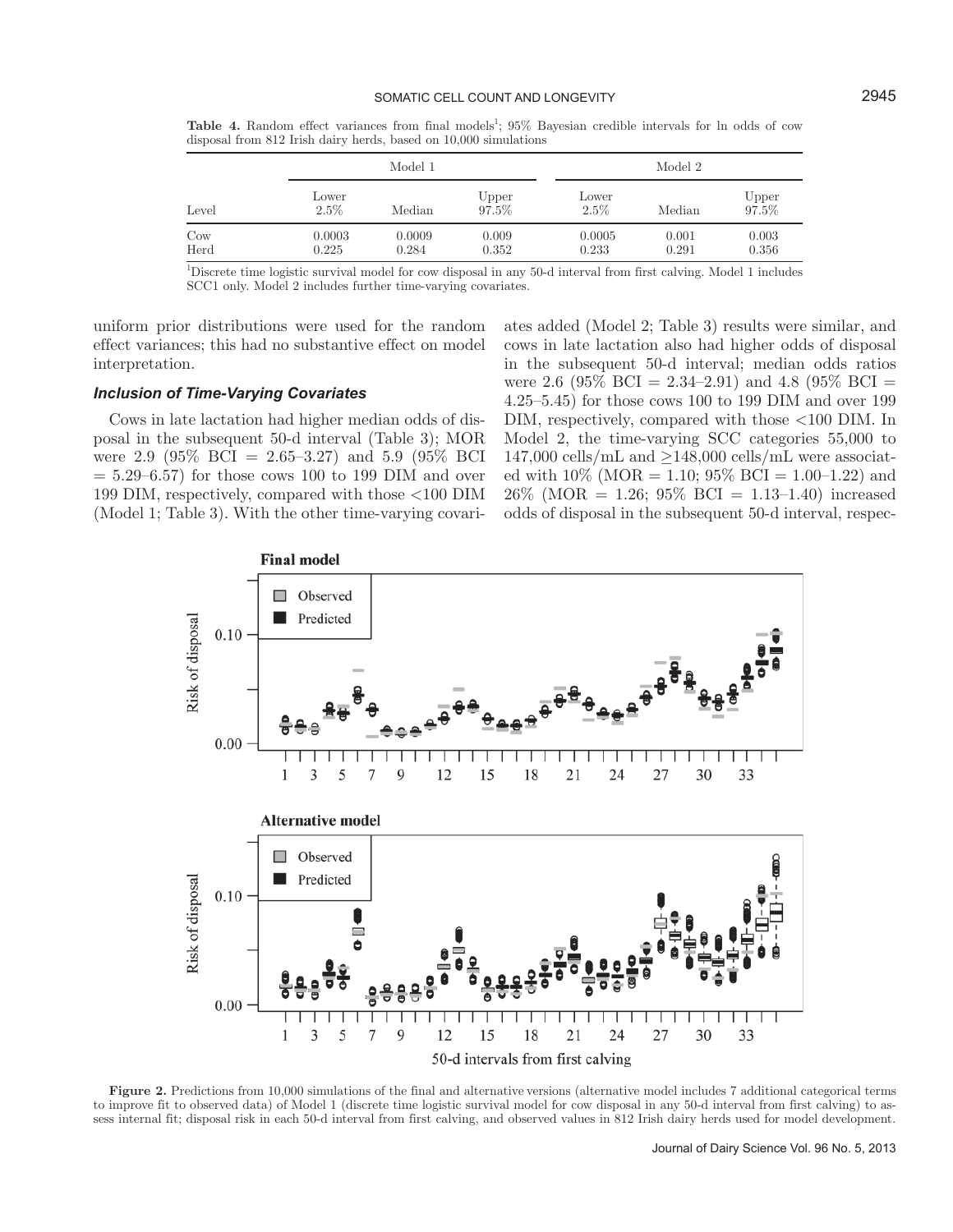

Figure 3. Fixed-effect predictions of disposal risk from 10,000 simulations of Model 1 (discrete time logistic survival model for cow disposal in any 50-d interval from first calving) and observed values in 812 Irish dairy herds used for model development to assess within-model fit, and in 808 separate Irish dairy herds used for cross validation (indicates results can be generalized to other Irish dairy herds), grouped by SCC (group  $1 = \langle 50,000 \text{ cells/mL}$ ; group  $2 = 50,000 \text{ to } 99,000 \text{ cells/mL}$ ; group  $3 = 100,000 \text{ to } 164,000 \text{ cells/mL}$ ; group  $4 = \langle 164,000 \text{ cells/mL} \rangle$  at 5 to 30 DIM in parity 1 (SCC1), and estimated herd bulk milk SCC (BMSCC) group (geometric mean BMSCC estimated from cow test day SCC, and milk records: group  $1 = \langle 200,000 \text{ cells/mL}$ ; group  $2 = 200,000$  to  $249,000 \text{ cells/mL}$ ; group  $3 = 250,000$  to  $399,000 \text{ cells/mL}$ ; group  $4 = >399,000$  cells/mL).

tively, compared with cows with  $SCC < 55,000$  cells/ mL. With these time-varying SCC categories added, the strength of association (MOR) between ln SCC1 and disposal decreased by 0.9% compared with Model 1, indicating that part of this effect is mediated through an association with SCC at later recordings (Table 3). Time-varying covariates for TDY were associated with  $2\%$  (MOR = 0.98; 95% BCI = 0.90–1.82) and 38%  $(MOR = 0.62; 95\% \text{ BCI} = 0.53-0.73)$  decreased odds of disposal in the subsequent 50-d interval for cows with TDY of 20 to  $\langle 30 \text{ kg} \rangle$  and  $>30 \text{ kg}$ , respectively, compared with cows with TDY <20 kg. Association of TDY1 with disposal from the herd was unchanged. Two models are presented because the effect of timevarying covariates in Model 2 is useful to identify possible reasons for disposal of particular cows (Table 3). However, the main aim of the research was to evaluate the effect of SCC1 on cow disposal risk, specifically to focus on information available by 30 DIM in parity 1. It was therefore decided that further predictions and simulations would be based on Model 1.

### *Model Assessment*

To demonstrate the internal fit of Model 1 (Table 3) to sample\_1, posterior-predicted risk of disposal by interval is shown in Figure 2. The observed data had a cyclical pattern, with higher risk of disposal in particular intervals. Although the 50-d time intervals relate to cow-time from the date of first calving, the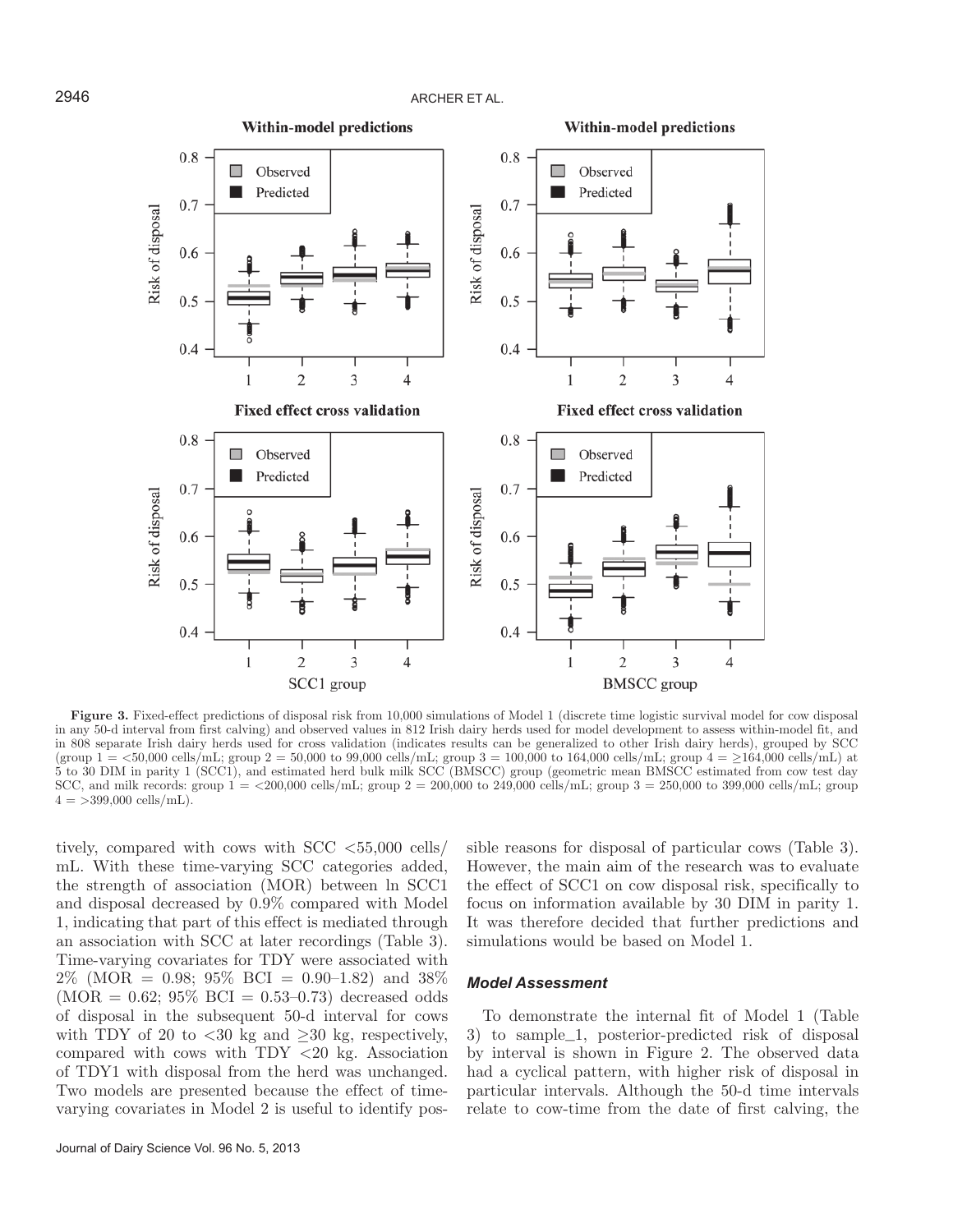majority of cows in the data set calved in spring (February to April), and thus cyclicity occurred because of an increased risk of disposal each autumn, when cows were in late lactation. A time-varying term for DIM was required to improve model fit to the observed data, although small discrepancies remained for certain intervals. Categorical terms for 7 intervals were added to the model, which improved the fit, shown as the alternative model (Figure 2); however, odds ratio distributions were not deemed to change by a meaningful extent  $\langle$  <1% difference in MOR and limits of the 95% BCI), and the parsimonious model was retained. Predictions of disposal risk by month of first calving, and month of last recording in sample\_1 indicated good model fit (not shown).

In terms of the usefulness of Model 1, close agreement was noted between predicted and observed disposal risk for cows grouped by SCC1, BMSCC (Figure 3), and AFC (not shown). Within model fit was good, as observed values were within the 95% BCI of predictions. This was also the case on cross validation, and these results indicate that, in terms of SCC1, BMSCC, and AFC, Model 1 appeared to be generalizable to other Irish herds.

#### *Micro-Simulation of Baseline Disposal Risks*

Results based on Model 1 are presented graphically; the relationship between risk of disposal from the herd and SCC1 is shown for cows in different stages of lactation (Figure 4). Regression lines (on an ln scale), had slopes of 0.0011, 0.00061, and 0.0031, and intercepts of 0.0022, 0.013, and 0.0064 for cows that were <100, 100 to 199, and 200 to 304 DIM, respectively.

#### *Micro-Simulation of Herd Scenarios*

The posterior probability of disposal was greater for cows in herds with  $\geq 20\%$  initial prevalence of cows with  $SCC1 \geq 400,000$  cells/mL compared with the same herds after a reduction in prevalence to  $\langle 5\%,$  for 65, 68, 74, 75, and 73% of simulations within 350, 700, 1,050, 1,400, and 1,750 d from first calving, respectively (Figure 5). Figure 6 shows the estimated probability of different levels of potential savings per heifer calved into the herd attributable to reduced replacement costs within 1,750 d for various herd-level reductions in the prevalence of cows with  $SCC1 > 400,000$  cells/ mL. Herds with  $\geq 20\%$  prevalence of heifers with SCC1  $>400,000$  cells/mL had 54% probability of a cost savings of ≥€10 per heifer in the herd through reducing the prevalence of heifers with  $SCC1 > 400,000$  cells/mL to  $\langle 10\%$  (Figure 6). For example, for a herd that calves 20 heifers per year, this equates to a saving of  $\epsilon$ 200/yr



Figure 4. Scatter plot and regression lines from 1,000 simulations of Model 1 (discrete time logistic survival model for cow disposal in any 50-d interval from first calving); posterior predicted risk of disposal between 450 and 500 d from first calving, against SCC at 5 to 30 DIM (SCC1). Refers to cows calving in February, aged 24 mo, that produced 23 kg/d of milk with 4% fat between 5 and 30 DIM, and had their last recording in December, but at different stages of lactation.

through decreased replacement rate; further scenarios for the example herd are given in Table 5. When only the first 350 d from first calving (first lactation) are included in the economic simulation, the results are ostensibly the same, indicating that at herd-level the effect of SCC1 on disposal risk is greater over a shorter time period, or, conversely, other reasons for disposal become more important as the time period considered increases.

#### **DISCUSSION**

Somatic cell count in the first month of lactation during parity 1 was positively associated with risk of disposal from the herd, although the size of this effect appeared relatively small. A possible reason for this is that, in practice, other considerations have an overriding influence on cow disposal decisions. The effect of time-varying covariates in explaining cow disposal risk was demonstrated (Model 2), and this emphasizes the importance of recent health and production records in making disposal decisions. In seasonally calving herds, those cows not pregnant at the end of the breeding season may be at higher disposal risk at the end of lactation (Pinedo et al., 2010), in some herds this may limit the number of cows that can be removed for other reasons. Herd circumstances, such as the availability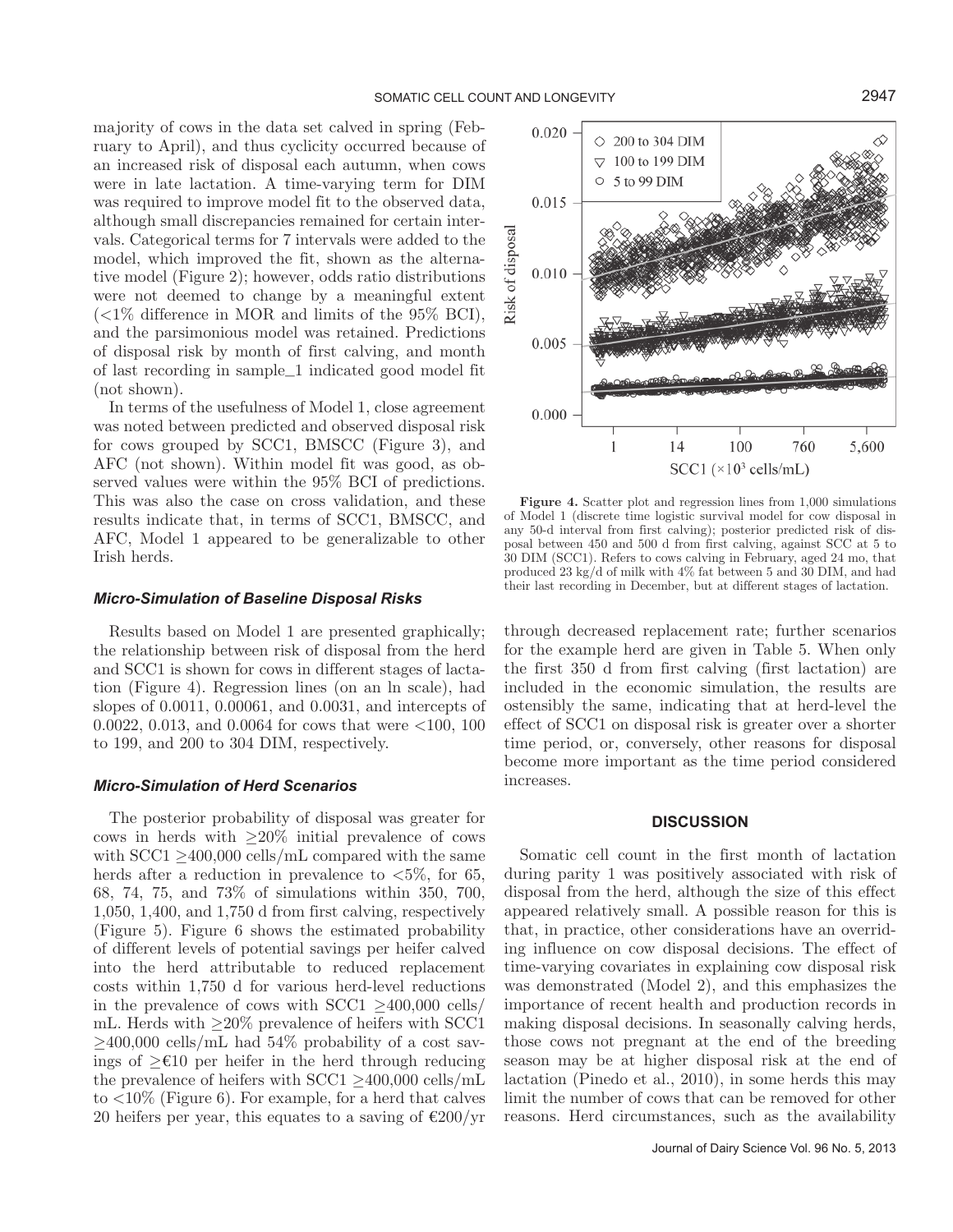

**Figure 5.** Micro-simulation over 10,000 simulations of Model 1 (discrete time logistic survival model for cow disposal in any 50-d interval from first calving); cow disposal risk within 350, 700, 1,050, and 1,400 d from first calving in herds with ≥20% initial prevalence of cows with SCC at 5 to 30 DIM in parity 1 (SCC1)  $\geq$ 400,000 cells/mL, and following a reduction in prevalence to <5%.

of replacement heifer and space in the dairy unit, may also influence disposal decisions (Lehenbauer and Oltjen, 1998); for European Union herds, milk quota availability may also require consideration. In the current study, more variation in cow disposal risk was identified between herds than within herds, indicating that decisions on cow disposal do appear to be herd specific (Weigel et al., 2003) and may therefore reflect the underlying management objectives.

When the cost of potential interventions are considered, as a result of the small effect size and uncertainty in the outcome, reductions in the prevalence of cows between 5 and 30 DIM during parity 1 with SCC ≥400,000 cells/mL appear only marginally beneficial in terms of reduced disposal costs for less than 1 in 5 Irish dairy herds with a prevalence  $\geq 20\%$  (Table 1). This judgment, however, depends on the decision makers' attitude to risk (Figure 6) and how much uncertainty in a particular outcome they are comfortable with. If control measures to reduce SCC between 5 and 30 DIM during parity 1 were to be considered, they should focus on the prepartum period (Green et al., 2007, 2008). Further research is needed to include the effect of SCC

**Table 5.** Model  $1^1$  predictions for an example herd that calves 20 heifers/yr; probability of annual savings through decreased replacement costs within 1,750 d of first calving associated with reductions in the number of heifers with  $SCC \ge 400,000$  cells/mL between 5 and 30 DIM

|                                 | Change in number of parity 1 cows $(20)$ |               |               |  |  |  |
|---------------------------------|------------------------------------------|---------------|---------------|--|--|--|
| Savings<br>$(\epsilon)$         | $\leq 4$ to $>1$                         | $\leq 4$ to 0 | $\leq$ 2 to 0 |  |  |  |
| $\overset{\geq 0}{_{\geq 200}}$ | 0.68                                     | 0.70          | 0.52          |  |  |  |
|                                 | 0.54                                     | 0.55          | 0.38          |  |  |  |
| >400                            | 0.40                                     | 0.41          | 0.24          |  |  |  |

1 Discrete time logistic survival model for cow disposal in any 50-d interval from first calving.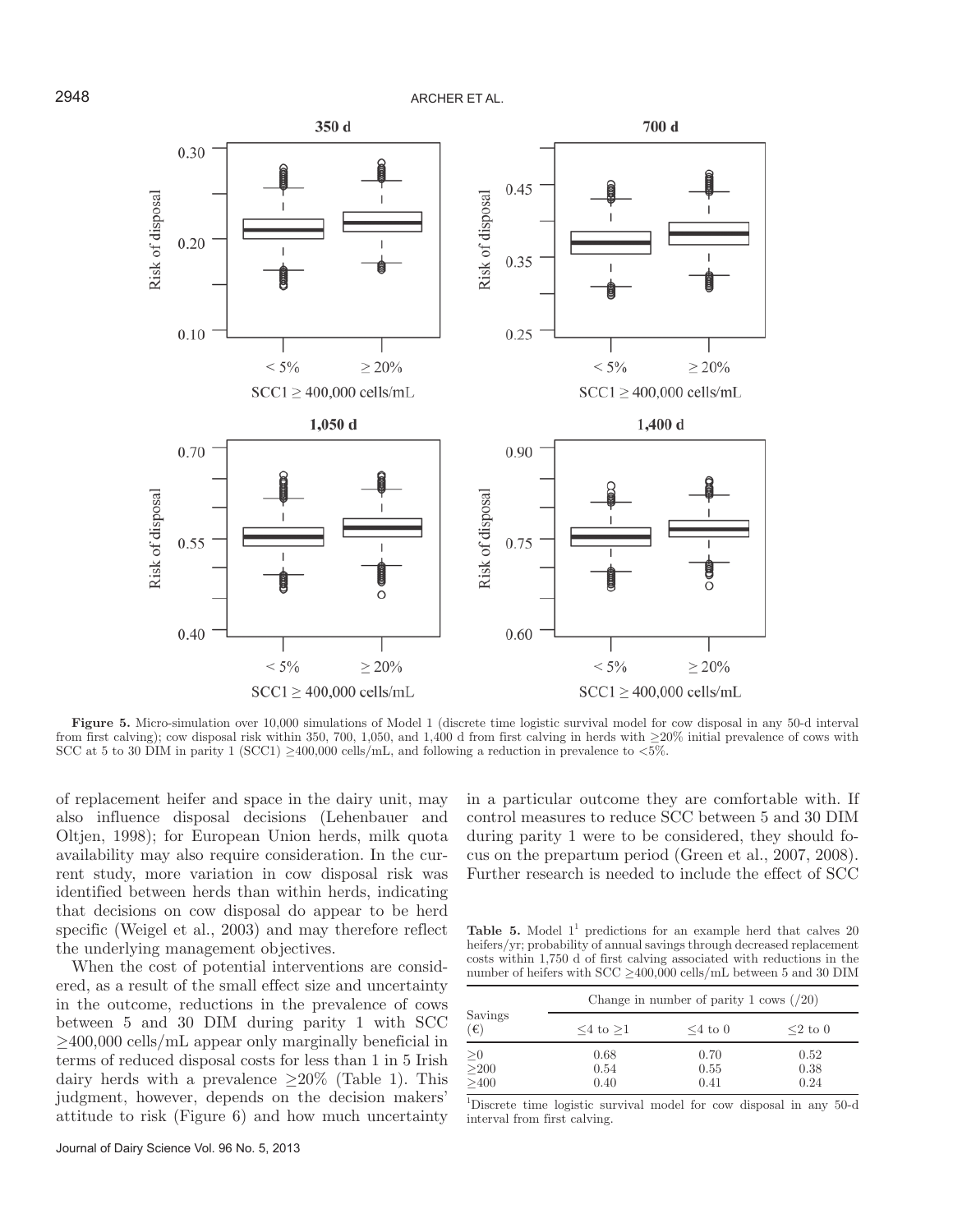

**Figure 6.** Micro-simulation over 10,000 simulations of Model 1 (discrete time logistic survival model for cow disposal in any 50-d interval from first calving); minimum saving per heifer calved into the herd attributable to reduction in replacement costs (probability of disposal within 1,750 d from first calving, multiplied by  $\epsilon$ 1,451/cow replaced), for changes in the herd level prevalence of cows with SCC  $\geq$ 400,000 cells/mL at 5 to 30 DIM during parity 1.

between 5 and 30 DIM during parity 1 on other costs, such as lifetime milk yield, before the cost-effectiveness of specific interventions can be properly evaluated. Additional benefit may also exist through reduced incidence of clinical mastitis in particular herds.

This study highlights the usefulness and importance of generating predictions from statistical models to show the effect of results, because significant findings may not be biologically or economically meaningful when considered in context. Use of MCMC for predictions allows variability in parameters to be included, and therefore the full uncertainty in possible outcomes, as well as the central tendency, can be explored. For example, a conventional approach may base conclusions on the mean effect of SCC in early lactation on culling risk (De Vliegher et al., 2005), but variation in model parameters can affect the inference from these results (Green et al., 2010). The mean association of SCC early in the first lactation, and disposal in this research (Table 3), was less than that previously observed based on recorded culling dates over the first lactation (De Vliegher et al., 2005). However, cows in our study were followed up for over 5 y and up to a maximum of 6 lactations, therefore the effect of SCC1 on disposal risk over a longer time period was less. This was also shown by introducing time-varying covariates for SCC (Table 3) and the associated reduction in the coefficient for SCC between 5 and 30 DIM during parity 1, which was consistent with previous work (De Vliegher et al., 2005).

With a more specific outcome definition (culling for udder health reasons only), strength of association with SCC early in the first lactation increased 3 fold (De Vliegher et al., 2005), emphasizing the importance of how an outcome is defined; although definitions and reliability of recording may also vary between herds. In the current study it was assumed that cows were disposed when recordings ceased (unless censored), although in reality it would likely be after this because of the logistics of economic carcass salvage. Despite this, trends in cow disposal appeared consistent with previous studies, indicating this was a reasonable proxy for culling. Specifically, cows in late lactation were at higher risk of disposal (Rajala-Schultz and Gröhn, 1999a,b), which varied seasonally (Anderson, 1985; Crosse and O' Donovan, 1989), and this could relate to an overall increased risk of disposal in the autumn for those cows in spring-calving herds that failed to conceive (Pinedo et al., 2010). Despite this, increasing milk yield decreased disposal risk (Beaudeau et al., 1994; Rajala-Schultz and Gröhn, 1999a).

Assessment of model fit for logistic regression models is not straightforward and is often neglected (Green et al., 2009). Demonstrating the extent to which models are useful, rather than simply correct, has been proposed as a rational approach to model assessment (Gelman et al., 1996). In this research, assessments of Model 1 based on aggregated predictions in groups of magnitude of SCC between 5 and 30 DIM during parity 1 suggested that predictions were reliable, and were likely generalizable to other Irish herds. This permitted use of a micro-simulation procedure to present the study results in a meaningful context.

#### **CONCLUSIONS**

Despite a negative association between SCC in the first month of lactation during parity 1 and longevity, the effect was small and, therefore, unlikely to be economically important when considered in isolation. Further research is required to evaluate the effect of SCC early in the first lactation on other costs, such as lifetime milk yield, and how this relates to cow longevity.

# **ACKNOWLEDGMENTS**

Simon Archer was funded by a Teagasc Walsh Fellowship. The authors also thank the Irish Cattle Breeding Federation for access to their database.